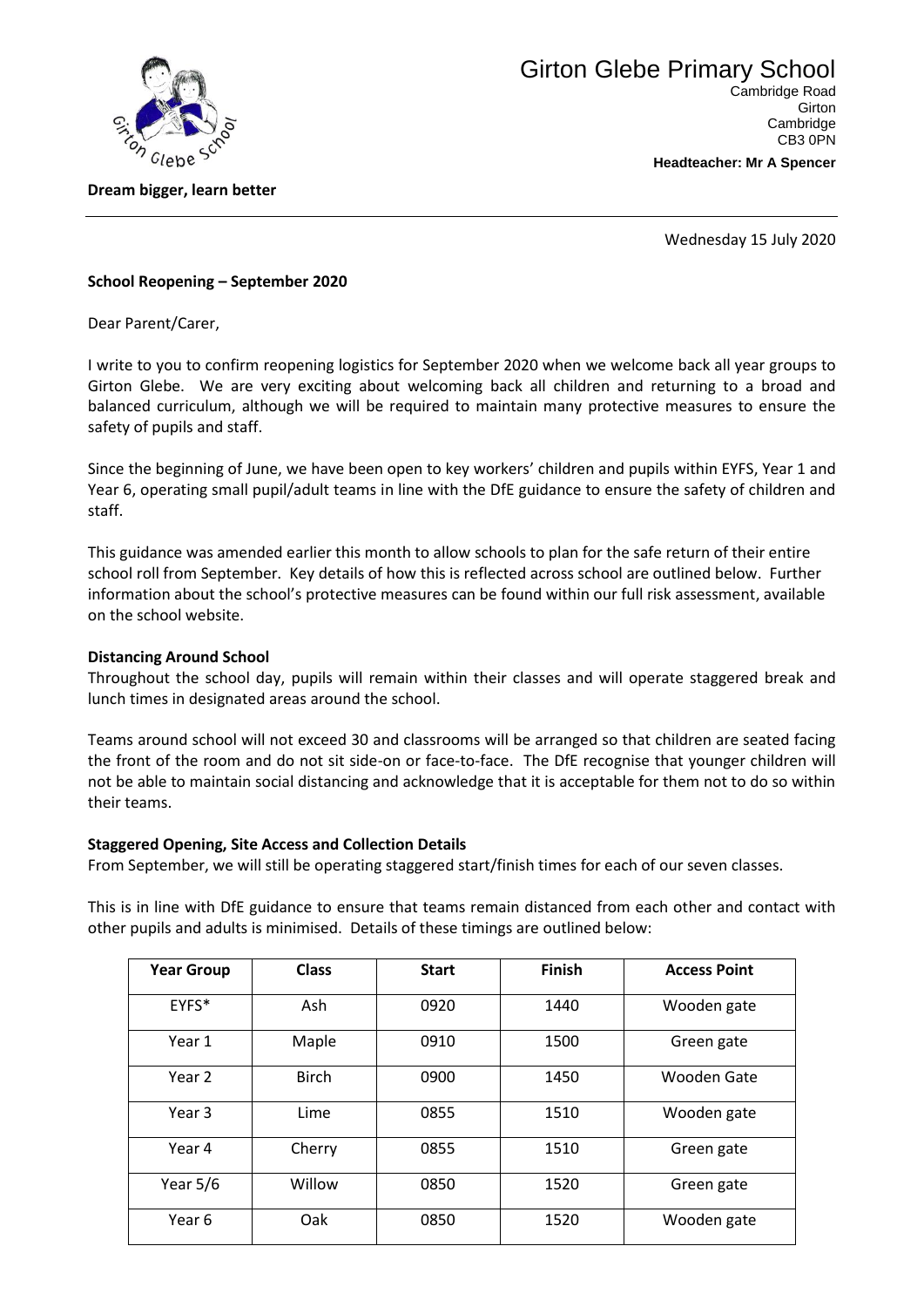## \*EYFS timetable from September 21 after transition returns

It is imperative that children arrive on time via the allocated access point. Children will be allowed on-site no earlier than the times outlined above.

A member of the senior leadership team will be standing by the gates to welcome the children at the allotted times. At drop-off, parents are asked to remain outside the gate and send their children onto the playground, where they will be met by their class teacher.

At collection, parents are invited on-site to collect children from outside classroom doors. In order to minimise contact between teams, parents and pupils are required to leave school grounds promptly via the gate they used to access the site.

If pupils arrive late for their allotted drop-off time they are required to wait until 0930, once all teams have accessed the site, and should then be dropped off at the school office.

If parents are late for collection and miss the above window then they should collect their child from the office at 1530.

#### **School Uniform & PE Kit**

From September, pupils should return in school uniform. DfE guidance states that clothing is not required to be changed more often than usual.

The cloakrooms and changing areas will not be in use from September and, on PE days, pupils should arrive in school in their PE kit which they will remain in for the course of the day.

PE days for each class are as follows:

Maple – Tuesday & Friday Birch – Wednesday & Thursday Lime – Tuesday & Friday Cherry – Monday & Thursday Willow – Tuesday & Wednesday Oak – Monday & Wednesday

Children should bring one bag to school, along with a named water bottle. The bag should contain the child's packed lunch (if required); no additional bags will be required on-site.

## **Lunches**

As outlined above, children will eat lunch with the rest of their class in their classroom or in designated outdoor space on a staggered timetable.

All pupils are required to have packed lunches from September. If your child normally has a school meal then they can continue to do so as Nourish will be providing cold lunches from their deli menu. These lunches will be delivered to classroom doors. Free school meals and Universal Infant Free School Meals provision will continue to be offered, with children receiving lunches from Nourish's deli menu.

The deli menu will be shared with parents once it has been confirmed by Nourish.